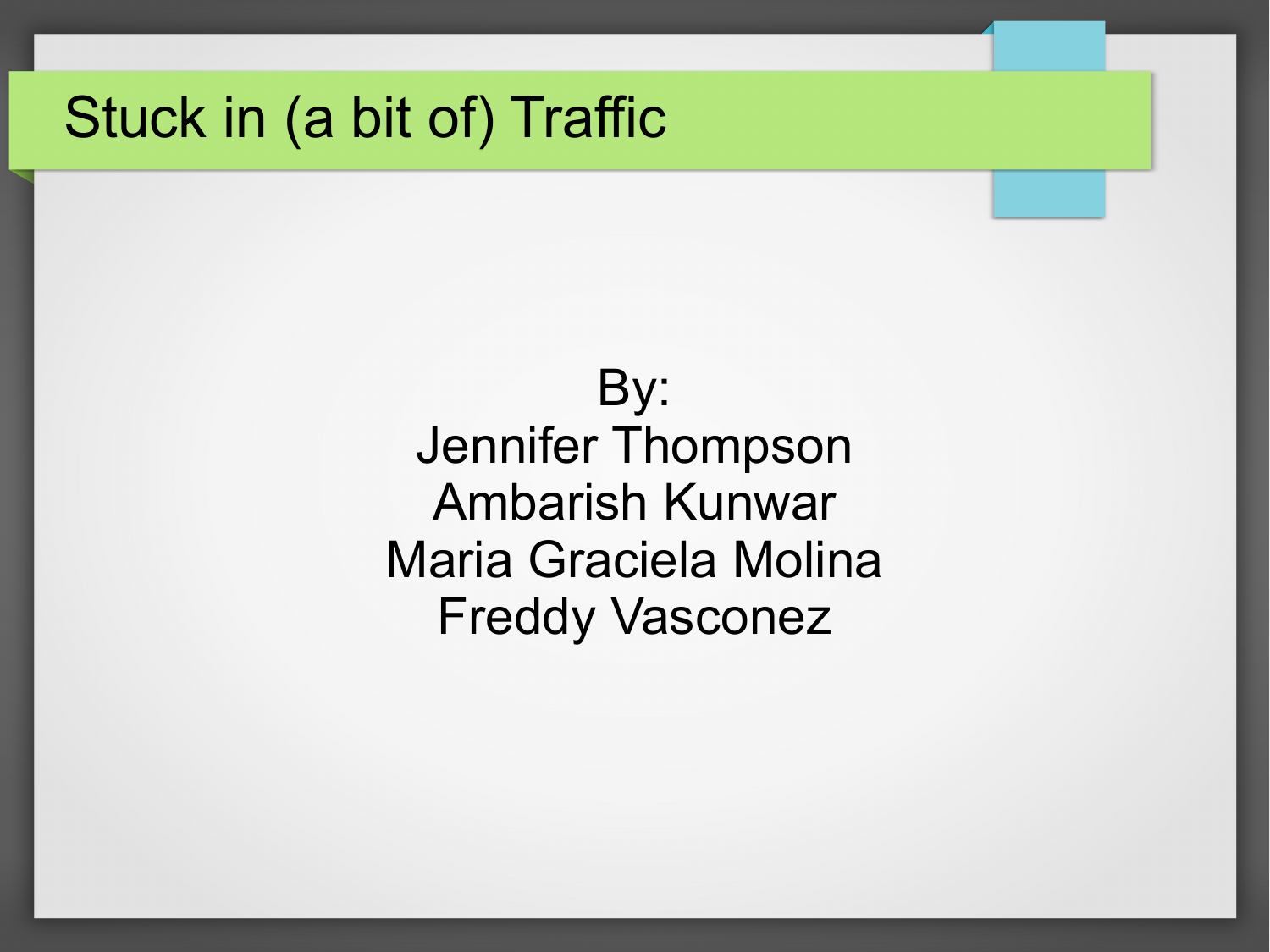## What is the Project?

Model Traffic Jams

- Include multiple different driver behaviour
- Include a graphical display of the traffic
- Object Oriented approach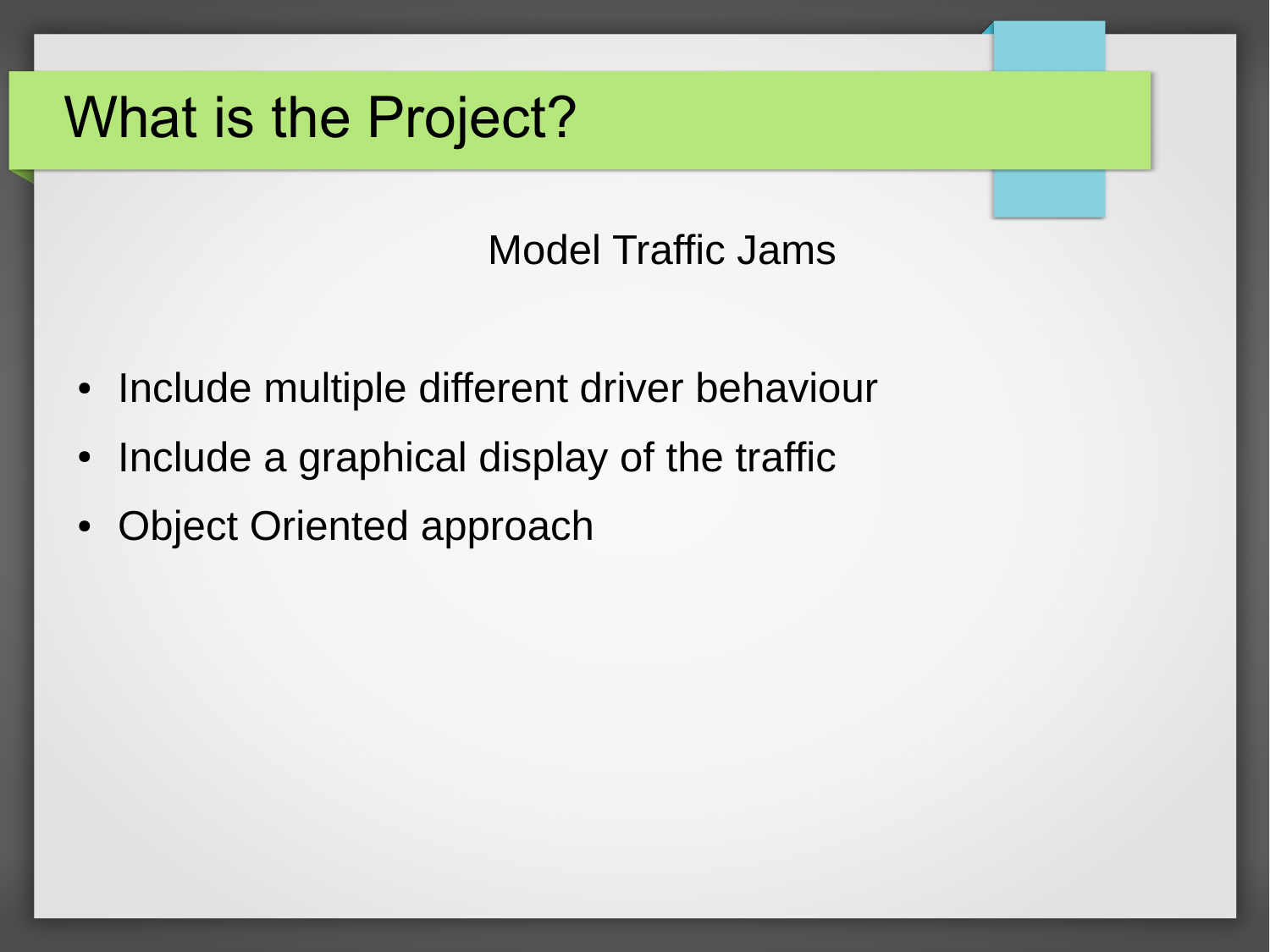## Task Division

### **Initial**

- Freddy : design graphics
- Graciela : structure classes
- Jennifer and Ambarish : design interface
- **Work not equally divided**

• Have group meetings!!!!

**Final**

- Freddy : continue with **Graphics**
- Ambarish : bug fixing
- Graciela : improve class functionality
- Jennifer : documentation and presentation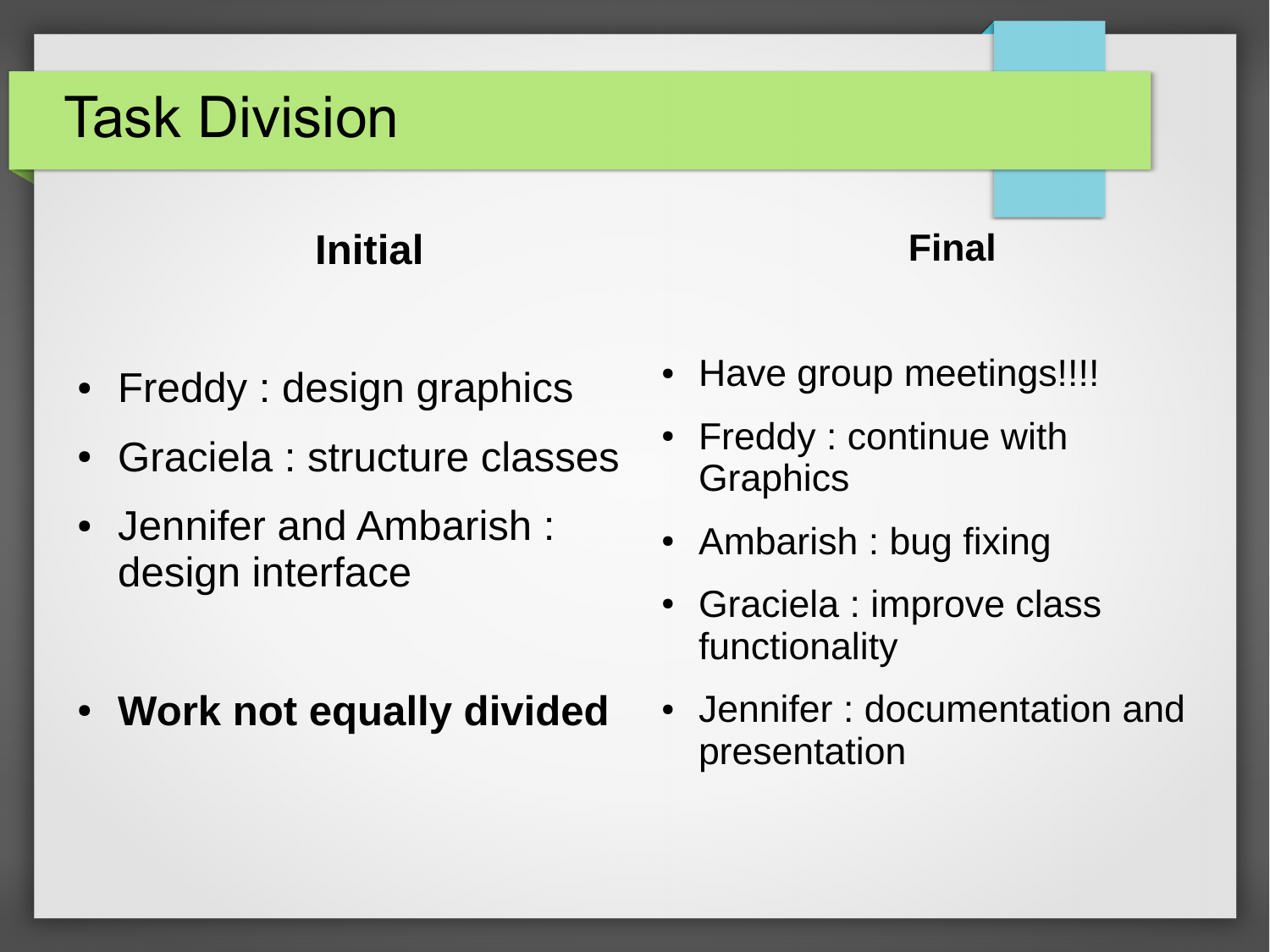### Classes

**class Car**(object):

def init (self): self.MaxSpeed=randint(1,3) self.CurrentSpeed=randint(1,self.MaxSpeed) self.MinGap=None self.Accel=randint(1,3) self.Desacc=randint(1,3) self.Position=None

 def setPosition(self,pos): def setCurrentSpeed(self,speed): def setMinGap(self,gap): def getCurrentSpeed(self): def getAccel(self): def getDesacc(self): def getMaxSpeed(self): def getPosition(self): def getMinGap(self): def Decide(self): def doAccelerate(self,accel): def BreakingSpace(self,speed):

#### **class Road(**object):

```
def init (self,N):
self.read = <math>\Box</math> self.size=N
 self.junction=[]
```
 def setJunction(self,pos): def addCar(self,car,pos): def getRoadSize(self): def printRoad(self): def getRoad(self): def move(self): def ActualGap(self):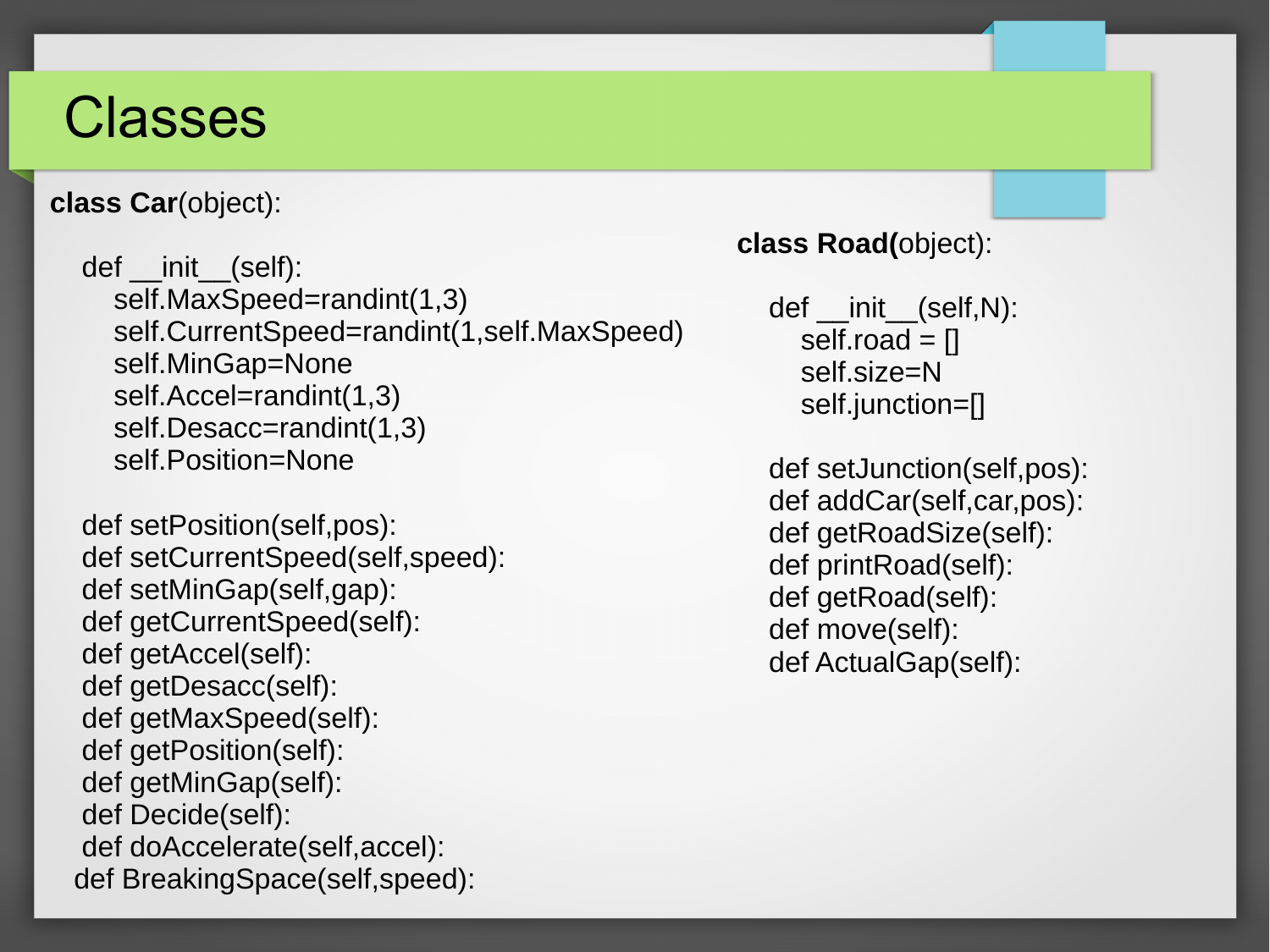### Example - Exceptions

### • We add Exceptions

import exceptions

class PlaceOcupated(Exception): def init (self, message): self.value = message def str (self): return repr(self.value)

def addCar(self,car,pos):

 """Update road list by adding a car object parameter

 car: car object to be inserted in the road pos: position of the car in the road  $\mathbb{R}^m$  """

for c in self.road:

if c.getPosition()==pos:

 **raise** PlaceOcupated("There is a car here") car.setPosition(pos) self.road.append(car)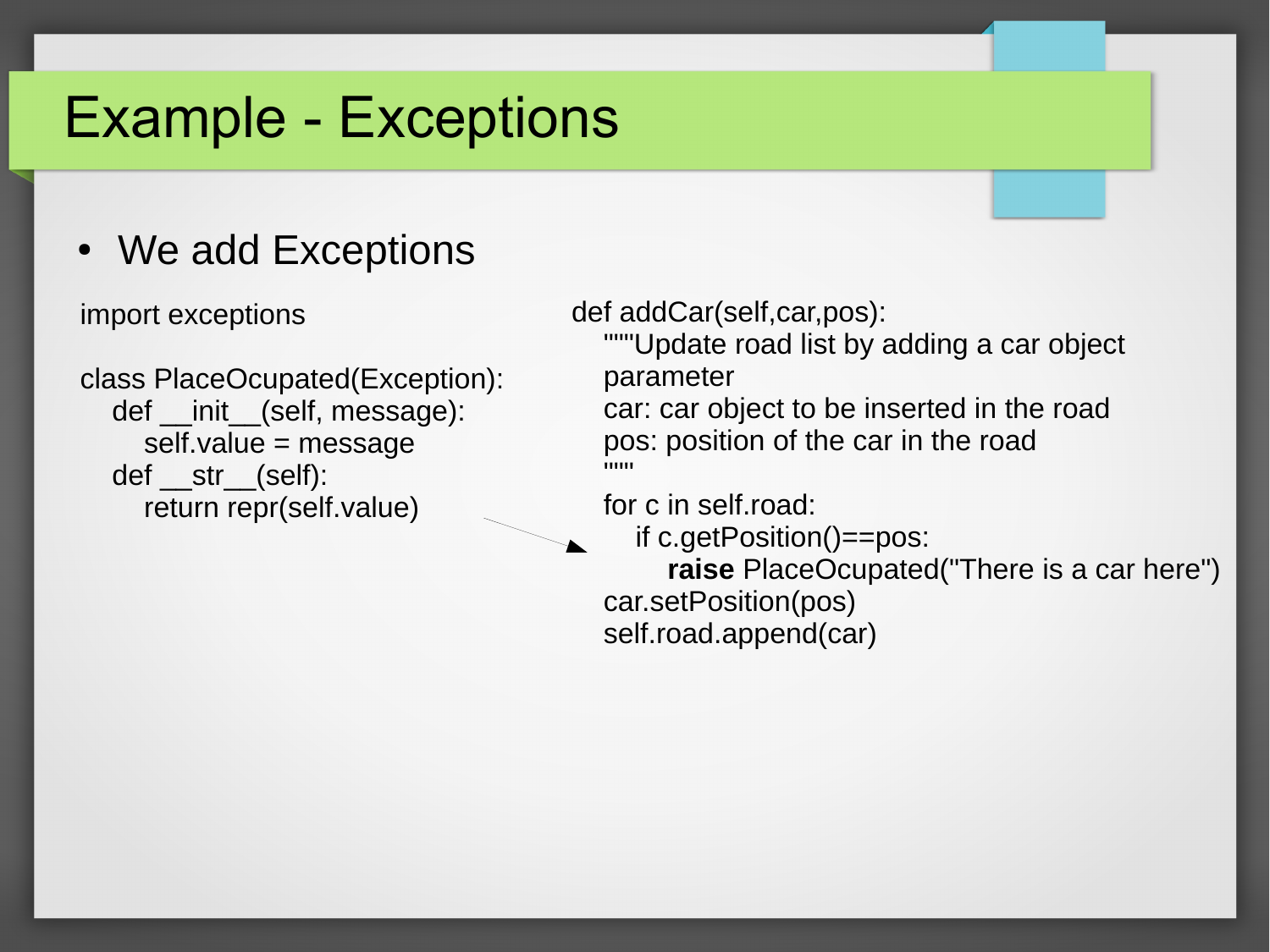### Example - Exceptions

#### • We add Error Handling

while not success: fail=False

**try:**

 L=input("Enter a road length: ") **except** NameError: print "Incorrect input." print "Input must be an integer." print "press enter to exit\n"

continue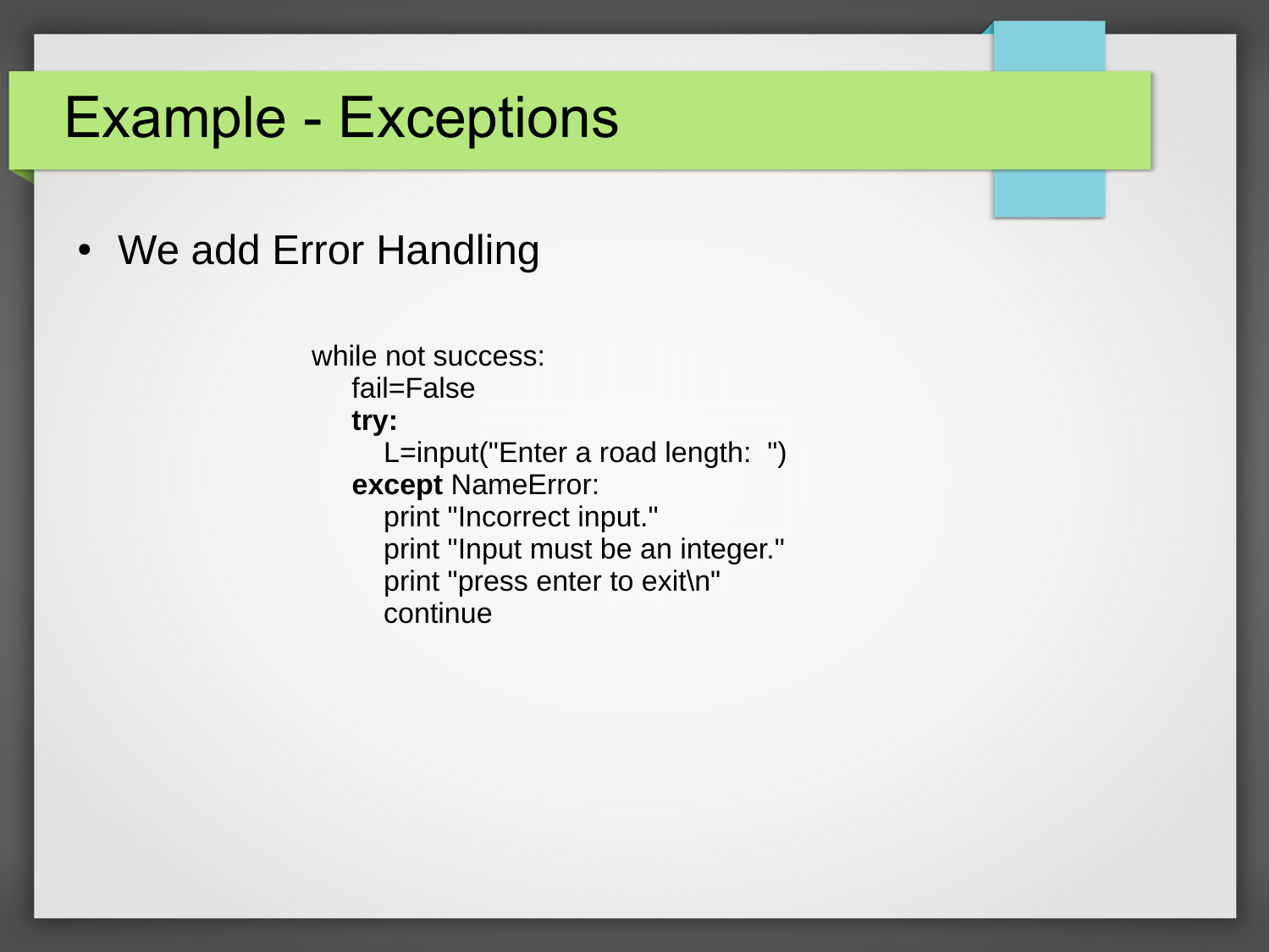## Example – Unit testing

from nose.tools import \*

from classes import Car

```
def test_constructor():
 c = Car()assert c.Position == None
```

```
def test_set_pos():
 c = Car()c.setPosition(5)
 assert c.getPosition() == 5
 c.setPosition(5)
 assert c.getPosition() == 5
```

```
def test_decide():
  c = \text{Car}() c.setMinGap(0)
   assert c.getMinGap()==0
   c.setCurrentSpeed(1000)
   c.Decide()
   assert c.getCurrentSpeed()==0
   c.setMinGap(1)
   c.Decide()
   assert c.getCurrentSpeed()==1
```
def test\_doaccelerate():  $c = Car()$  c.setCurrentSpeed(1) c.doAccelerate(2) assert c.getCurrentSpeed()==min(3,c.getMaxSpeed())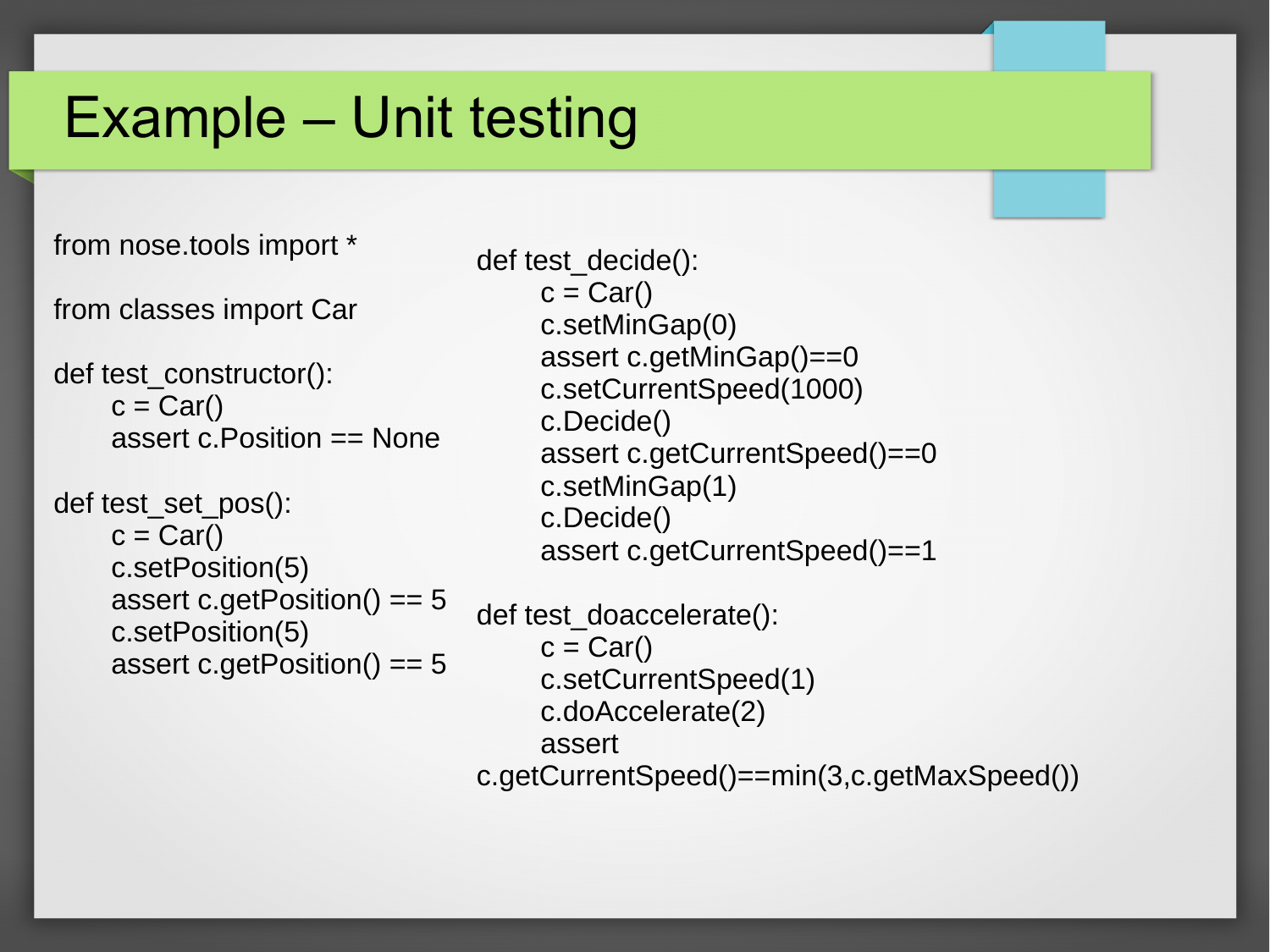## First Milestone



• 1 car in a circle **After debugging, next steps** 

- new graphics approach
- Add more cars
- Add feature to allow acceleration and deceleration
- Testing
- Documentation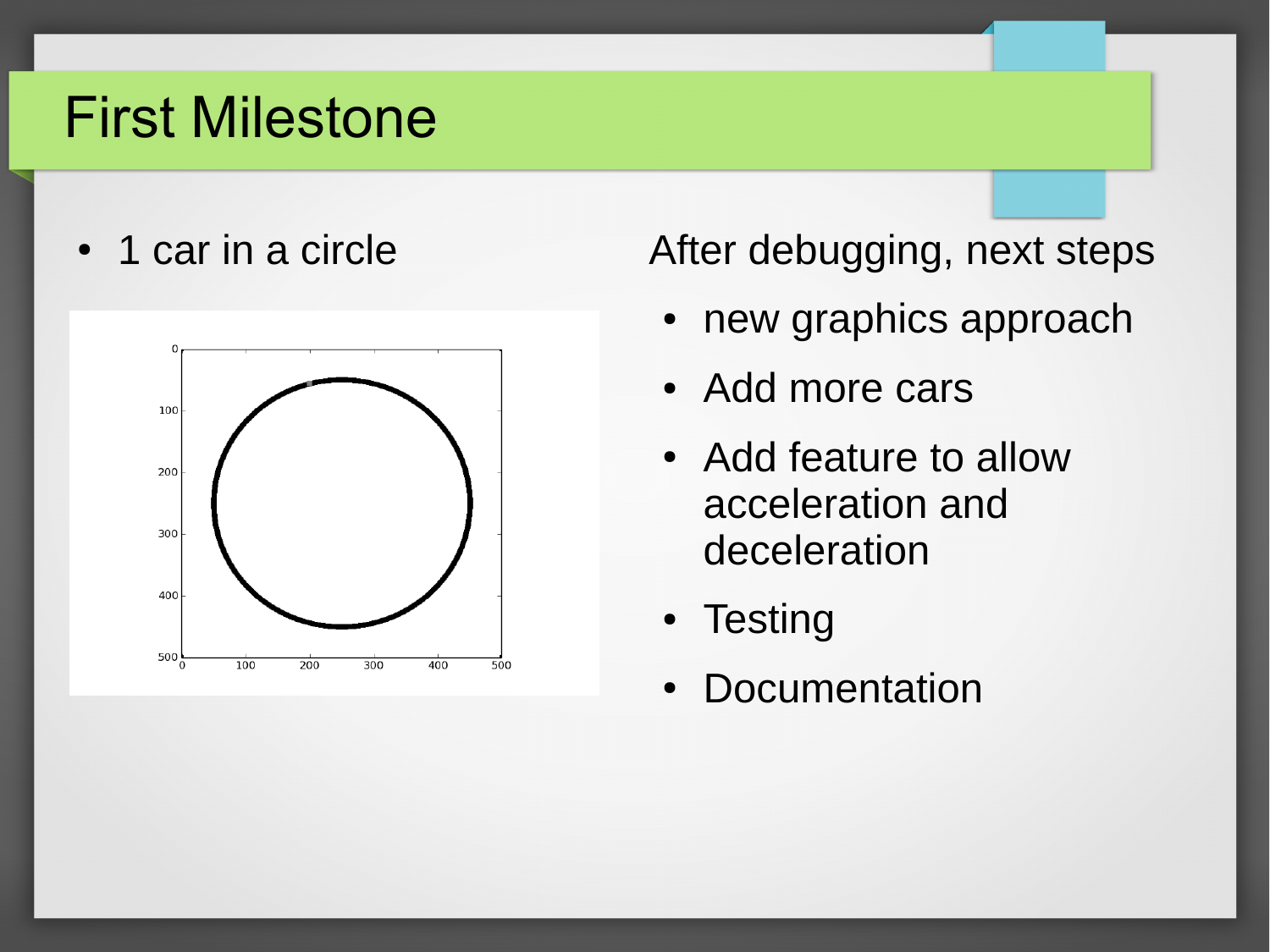## Evolution

- Many cars!!!!
- Not crashing cars!!!
- Actually accelerate and decelerate!!!
- :)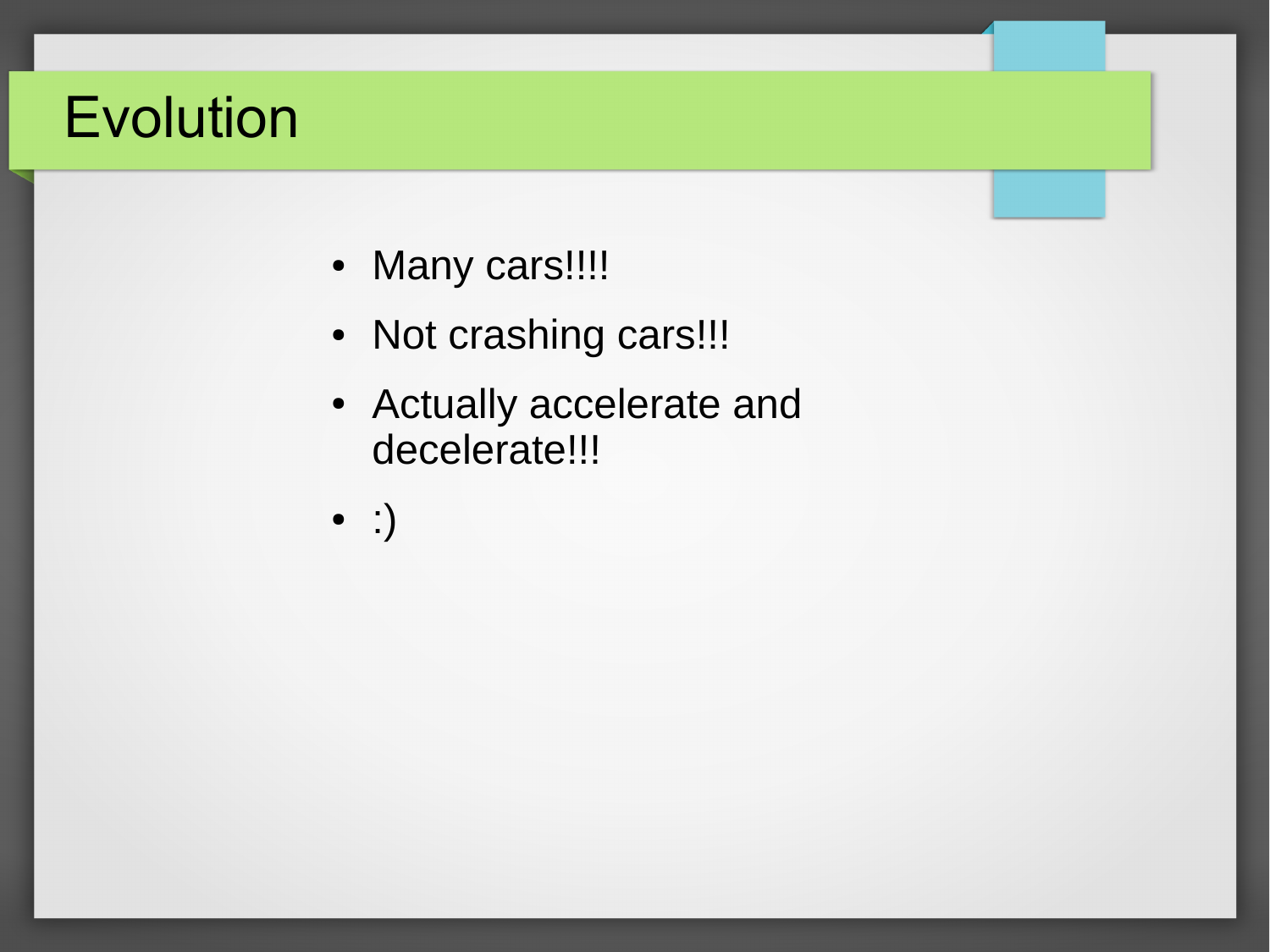### **Second Milestone - Two cars**

· Run code!!!!!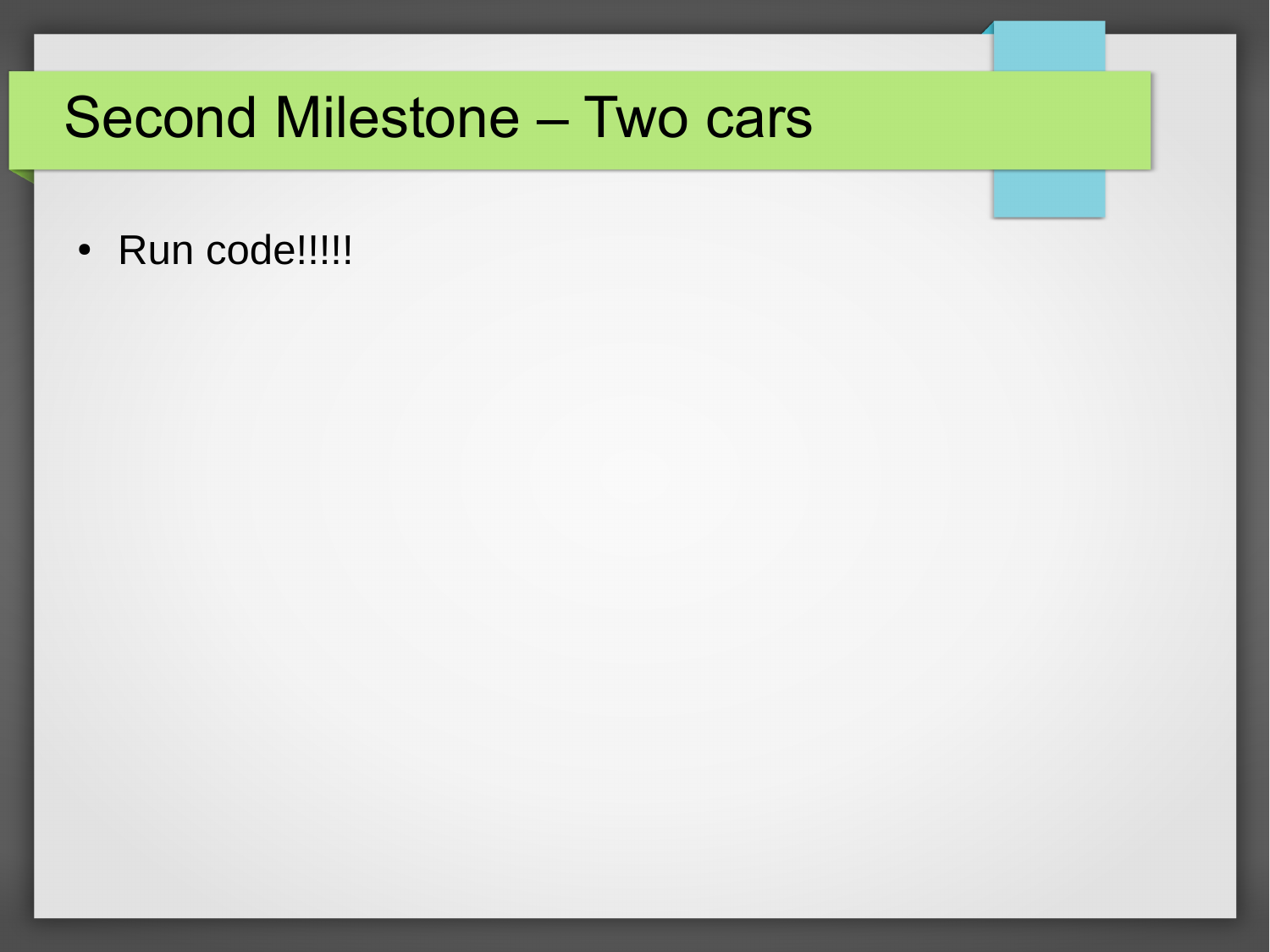### **Documentation**

#### Using Pydoc/Sphinx

| Traffic Jam 1.0.0 documentation »                                                                                                 |                                                                                                                                                                | previous   next   index                                                                                                                       |                                                                                                                                                                                                                                                                                            |                                                                                                                                                                                                                                                                                                                                                                                                                                    |  |
|-----------------------------------------------------------------------------------------------------------------------------------|----------------------------------------------------------------------------------------------------------------------------------------------------------------|-----------------------------------------------------------------------------------------------------------------------------------------------|--------------------------------------------------------------------------------------------------------------------------------------------------------------------------------------------------------------------------------------------------------------------------------------------|------------------------------------------------------------------------------------------------------------------------------------------------------------------------------------------------------------------------------------------------------------------------------------------------------------------------------------------------------------------------------------------------------------------------------------|--|
| <b>Table Of Contents</b><br>About Traffic Jam<br>$\blacksquare$ Version 1.0<br><b>Previous topic</b><br>Welcome to Traffic Jam's! | About Traffic Jam                                                                                                                                              |                                                                                                                                               |                                                                                                                                                                                                                                                                                            |                                                                                                                                                                                                                                                                                                                                                                                                                                    |  |
|                                                                                                                                   | Version 1.0<br>Traffic Jam 1.0 is a program to model traffic flow. It calculates the behaviour of 2 cars on a circular road. Velocities,                       |                                                                                                                                               |                                                                                                                                                                                                                                                                                            |                                                                                                                                                                                                                                                                                                                                                                                                                                    |  |
| Next topic<br>Getting Started: Tutorial                                                                                           | starting positions and rate of acceleration for eTraffic Jam 1.0.0 documentation » Classes »<br>aggressive, normal and cautious drivers on a roaprevious topic |                                                                                                                                               | Car                                                                                                                                                                                                                                                                                        | previous   next   index                                                                                                                                                                                                                                                                                                                                                                                                            |  |
| This Page<br>Show Source<br>Quick search<br>$\mathbf{L}$                                                                          |                                                                                                                                                                | Classes<br>Next topic<br>Road<br>This Page<br>Show Source<br>Quick search<br>Go<br>Enter search terms or a module.<br>class or function name. | Class classes. Car<br>can have different behaviour.<br>speed of 1 if possible.<br>desacceleration rate Position:Car position in the road<br>Decide()<br>decide if we should accelerate<br>getAccel()<br>Obtain car's acceleration value<br>getCurrentSpeed()<br>Obtain current car's speed | This class creates a Car object Properties: ---- MaxSpeed: Driver's desired speed. According this value you<br>3-Agressive driver: This means that driver moves at speed of 3 if possible. 2-Average driver: This<br>means that driver moves at speed of 2 if possible. 1-Carefull driver: This means that driver moves at<br>CurrentSpeed:Current car's speed MinGap: Gap to the next car Accel: Car acceleration rate Desacc:Car |  |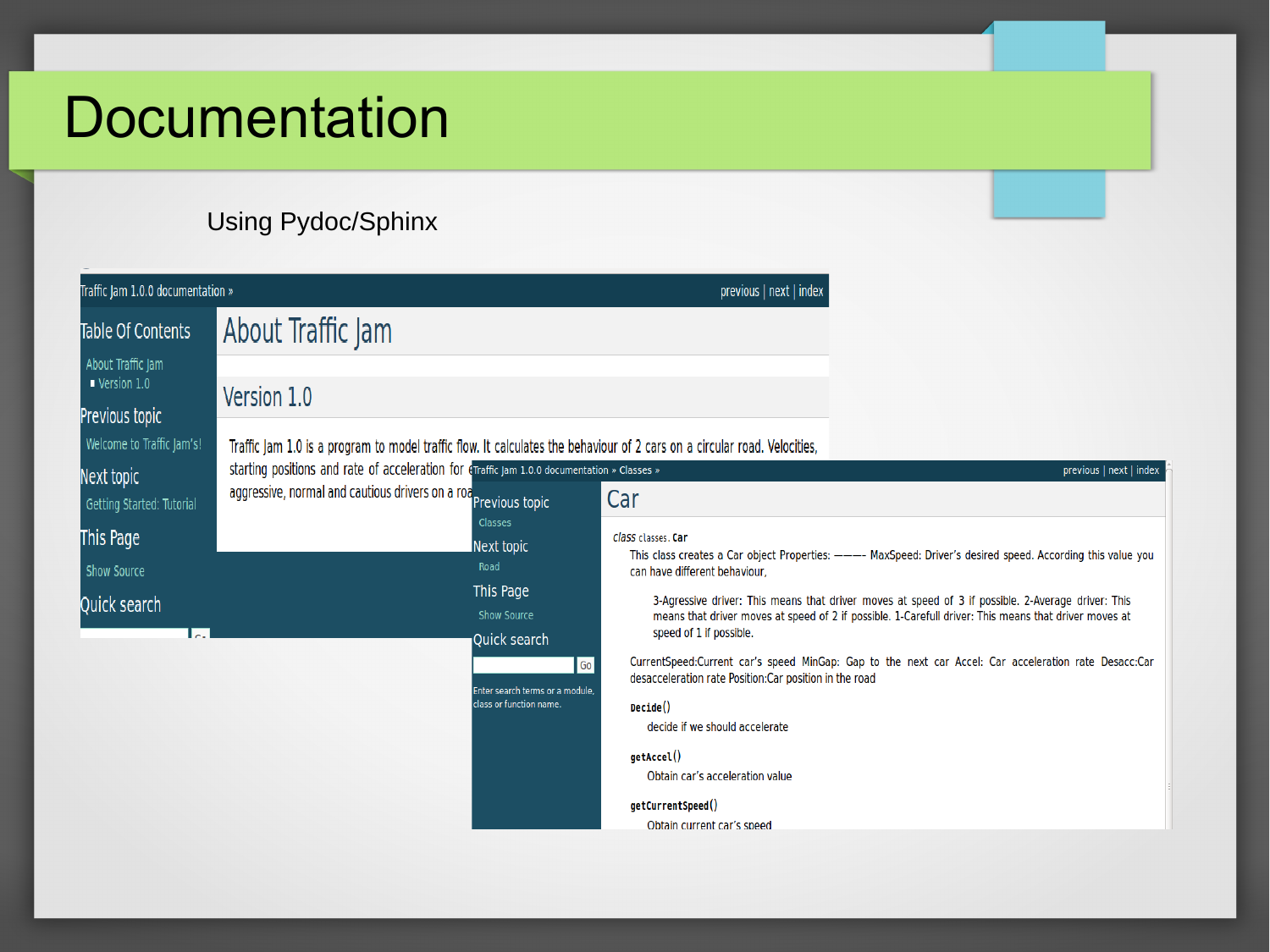### Possible new features

- Add classes for different cars (to inherit from Car())
- Add classes for behaviour of driver
- More realistic modelling inputs from experiment
- More detailed output
- Vertices on road